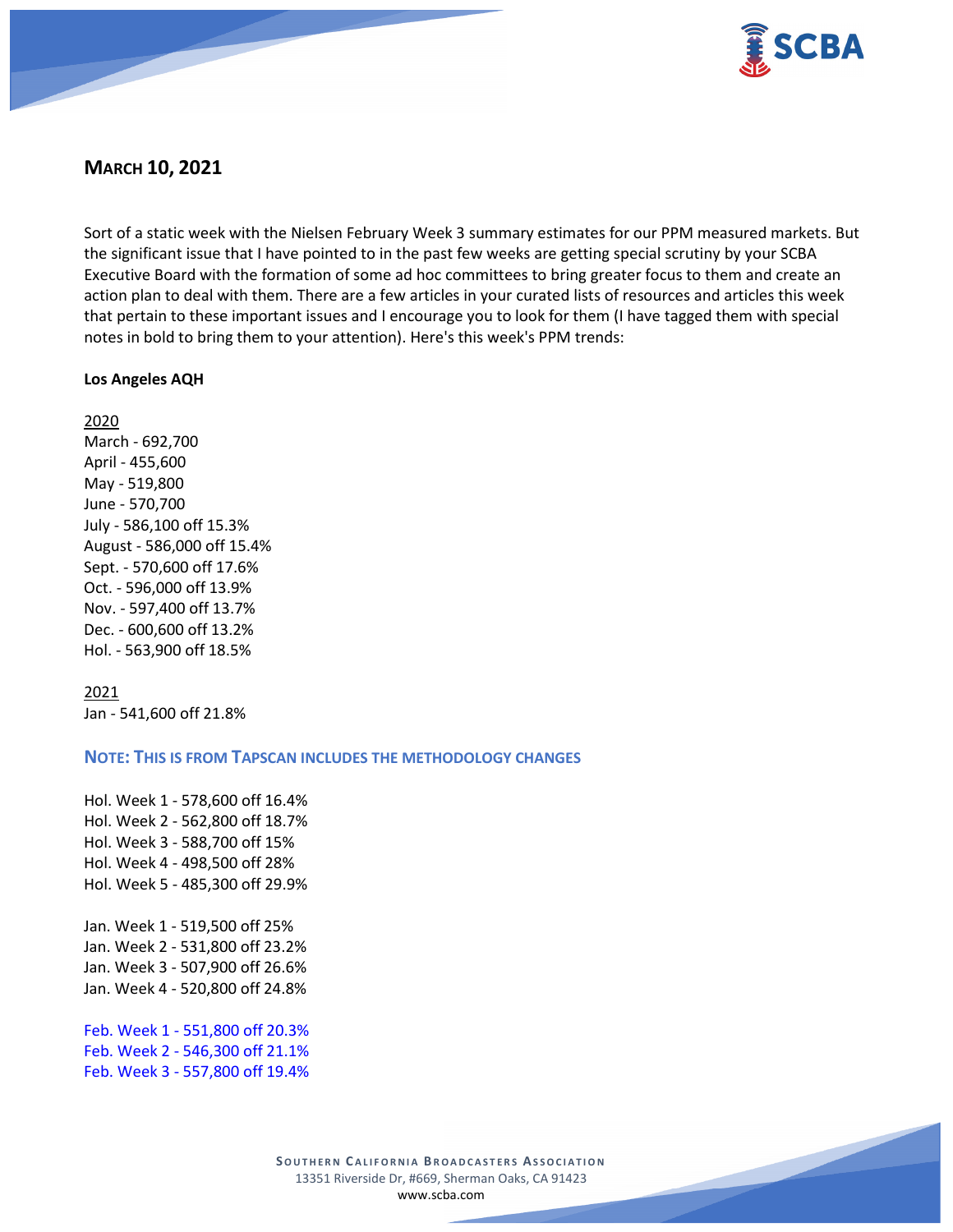

**NOTE: THE NOVEMBER AND LATER AQH WEEKLIES ABOVE ARE FROM PPM ANALYSIS TOOL AND DO NOT REFLECT THE METHODOLOGY CHANGES. THIS WILL CHANGE IN JANUARY.**

### **Los Angeles Cume**

2020

March - 10,611,300 April - 9,080,100 May - 9,572,200 June - 9,941,100 July - 10,089,600 off 4.9% August - 10,029,800 off 5.4% Sept. - 9,999,500 off 5.7% Oct. - 10,055,100 off 5.2% Nov. - 10,133,900 off 4.4% Dec. - 9,955,600 off 6.1% Hol. - 9,936,300 off 6.3%

### 2021

Jan. - 9,587,700 off 9.6%

Hol. Week 1 - 10,013,700 off 5.6% Hol. Week 2 - 9,887,200 off 6.8% Hol. Week 3 - 10,153,500 off 4.3% Hol. Week 4 - 10,055,800 off 5.2% Hol. Week 5 - 9,571,400 off 9.7%

Jan. Week 1 - 9,541,700 off 10% Jan. Week 2 - 9,560,000 off 9.9% Jan. Week 3 - 9,558,400 off 9.9% Jan. Week 4- 9,690,700 off 8.6%

Feb. Week 1 - 9,660,500 off 8.9% Feb. Week 2 - 9,776,500 off 7.8% Feb. Week 3 - 9,603,500 off 9.4%

#### **Riverside/San Bernardino AQH**

#### 2020

March - 128,900 April - 96,200 May - 105,000 June - 115,100 July - 108,600 off 15.7%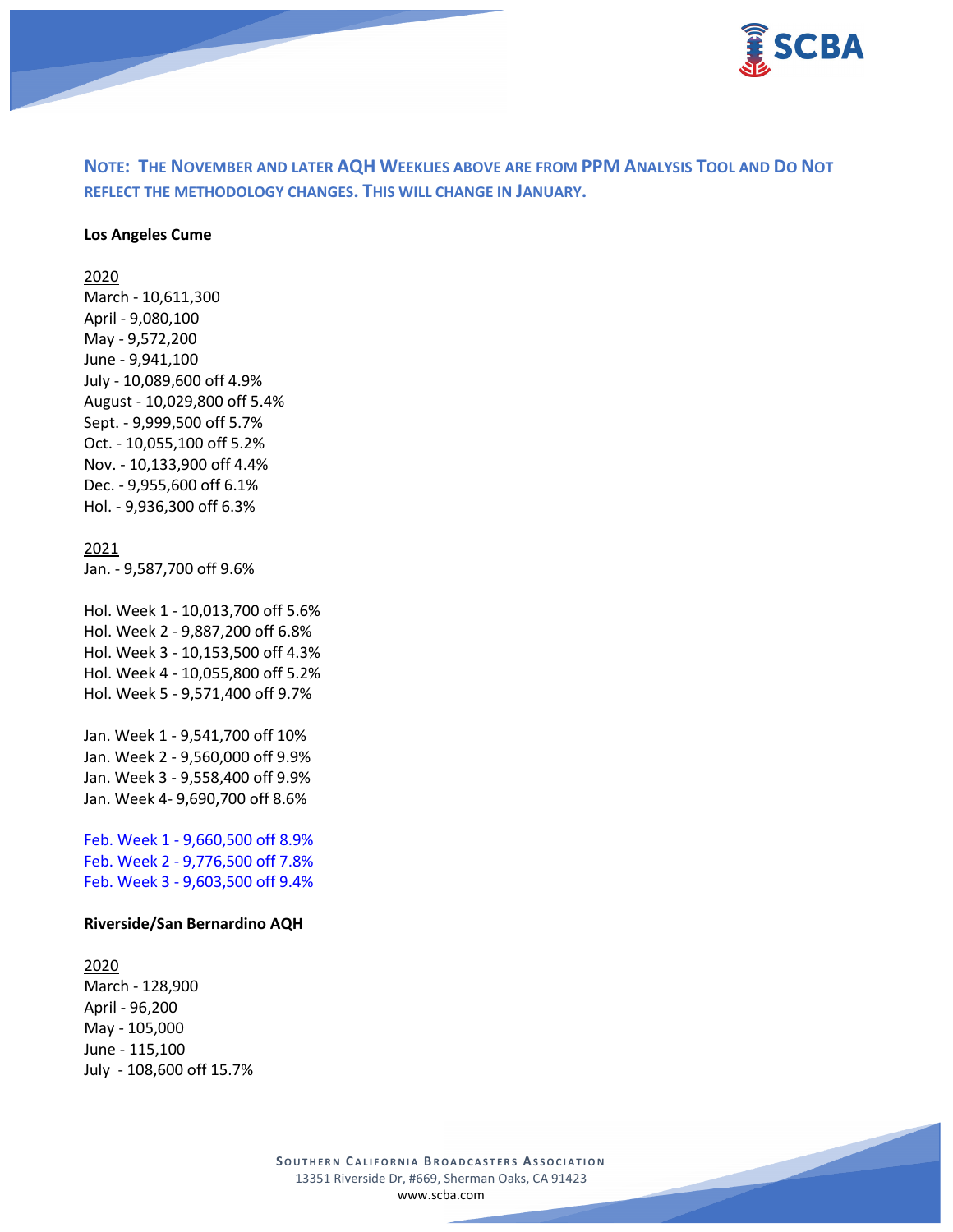

August - 109,400 off 15.1% Sept. - 102,100 off 20.7% Oct. - 106,000 off 17.7% Nov. - 105,600 off 18% Dec.- 108,200 off 16% Hol. - 95,600 off 25.8%

2021 Jan. - 91,500 off 29%

**NOTE: THIS IS FROM TAPSCAN AND INCLUDES THE METHODOLOGY CHANGES.** 

Hol. Week 1 - 98,200 off 23.8% Hol. Week 2 - 97,800 off 24.1% Hol. Week 3 - 100,500 off 22% Hol. Week 4 - 82,500 off 35.9% Hol. Week 5- 84,700 off 34.2% Jan. Week 1 - 88,900 off 31% Jan. Week 2 - 86,400 off 32.9% Jan. Week 3 - 85,800 off 33.4%

Feb. Week 1 - 97,700 off 24.2%

Jan. Week 4 - 95,100 off 26.2%

Feb. Week 2 - 98,000 off 23.9% Feb. Week 3 - 98,200 off 23.8%

**NOTE: THE NOVEMBER AND LATER AQH WEEKLIES ABOVE ARE FROM PPM ANALYSIS TOOL AND DO NOT REFLECT THE METHODOLOGY CHANGES. THIS WILL CHANGE IN JANUARY.**

### **Riverside/San Bernardino Cume**

2020 March - 2,012,400 April - 1,727,400 May - 1,846,500 June - 1,924,800 July - 1,968,100 off 2.2% August - 1,948,500 off 3.1% Sept. - 1,909,800 off 5% Oct. - 1,891,200 off 6% Nov. - 1,901,700 off 5.5% Dec. - 1,920,900 off 4.5% Hol. - 1,866,700 off 7.2%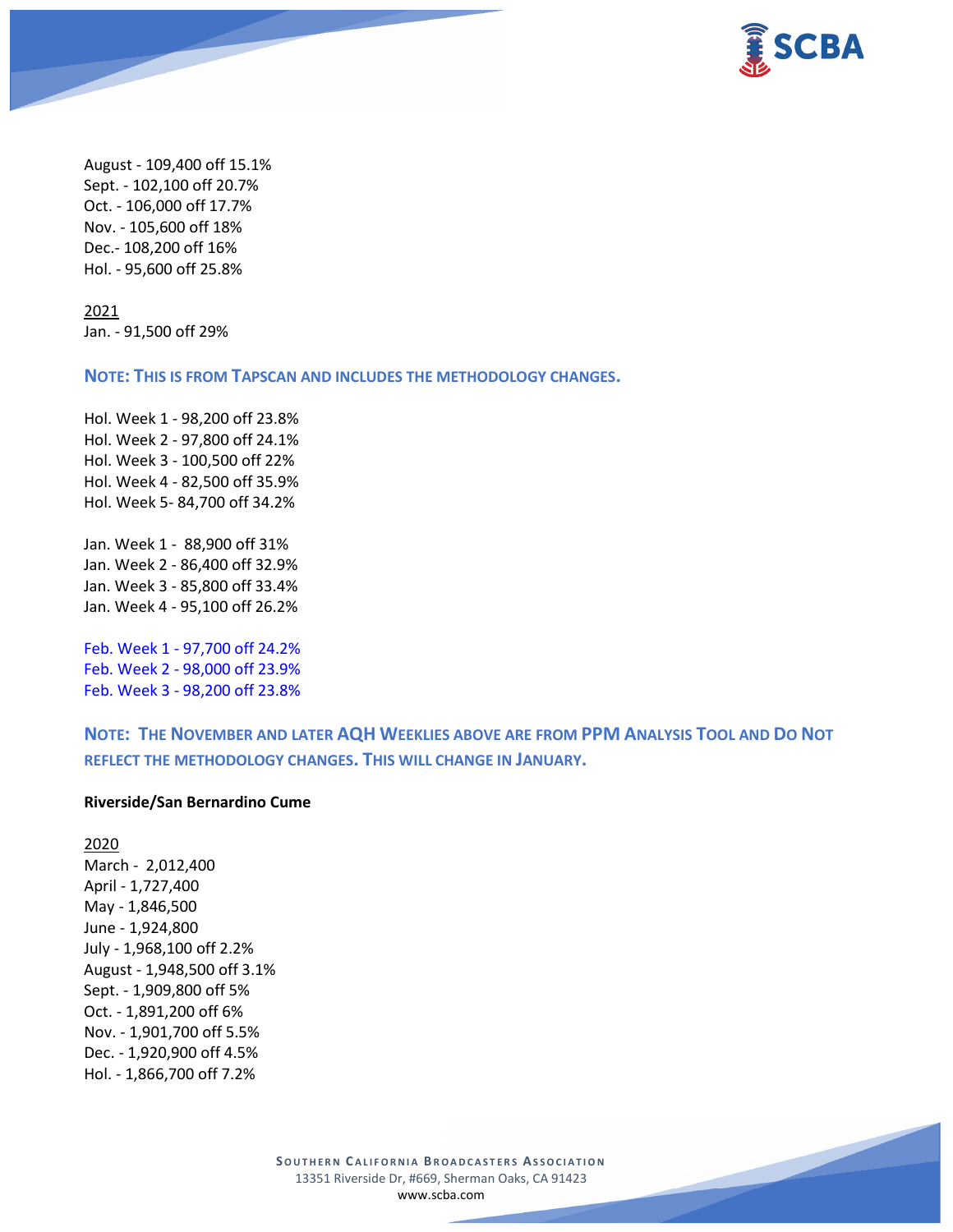

2021 Jan. - 1,824,500 off 9.3%

Hol. Week 1 - 1,886,700 off 6.2% Hol. Week 2 - 1,870,000 off 7% Hol. Week 3 - 1,895,100 off 5.8% Hol. Week 4 - 1,854,600 off 7.8% Hol. Week 5 - 1,827,000 off 9.2%

Jan. Week 1 - 1,831,600 off 8.9% Jan. Week 2 - 1,792,800 off 10.9% Jan. Week 3 - 1,790,600 off 11% Jan. Week 4 - 1,882,900 off 6.4%

Feb. Week 1 - 1,921,500 off 4.5% Feb. Week 2 - 1,930,300 off 4% Feb. Week 3 - 1,945,000 off 3.3%

#### **San Diego AQH**

2020 March - 142,700 April - 98,000 May - 109,400 June - 120,100 July - 126,000 August - 128,500 (off 10%) Sept. - 125,000 (off 12.4%) Oct. - 126,800 (off 11.1%) Nov. - 129,300 (off 9.4%) Dec. - 124,500 (off 12.8%) Hol. - 119,700 (off 16.11%)

2021 Jan. - 114,200 (off 19.97%)

**NOTE: THIS IS FROM TAPSCAN AND INCLUDES THE METHODOLOGY CHANGES** 

Hol. Week 1 - 120,300 off 15.7% Hol. Week 2 - 120,500 off 15.5% Hol. Week 3 - 122,400 off 14.2% Hol. Week 4 - 100,700 off 29.4% Hol. Week 5 - 109,900 off 23.0%

Jan. Week 1 - 112,300 off 21.3% Jan. Week 2 - 111,500 off 21.9%

> **SOUTHERN C ALIFORNIA B ROADCASTERS ASSOCIATION** 13351 Riverside Dr, #669, Sherman Oaks, CA 91423 [www.scba.com](http://www.scba.com/)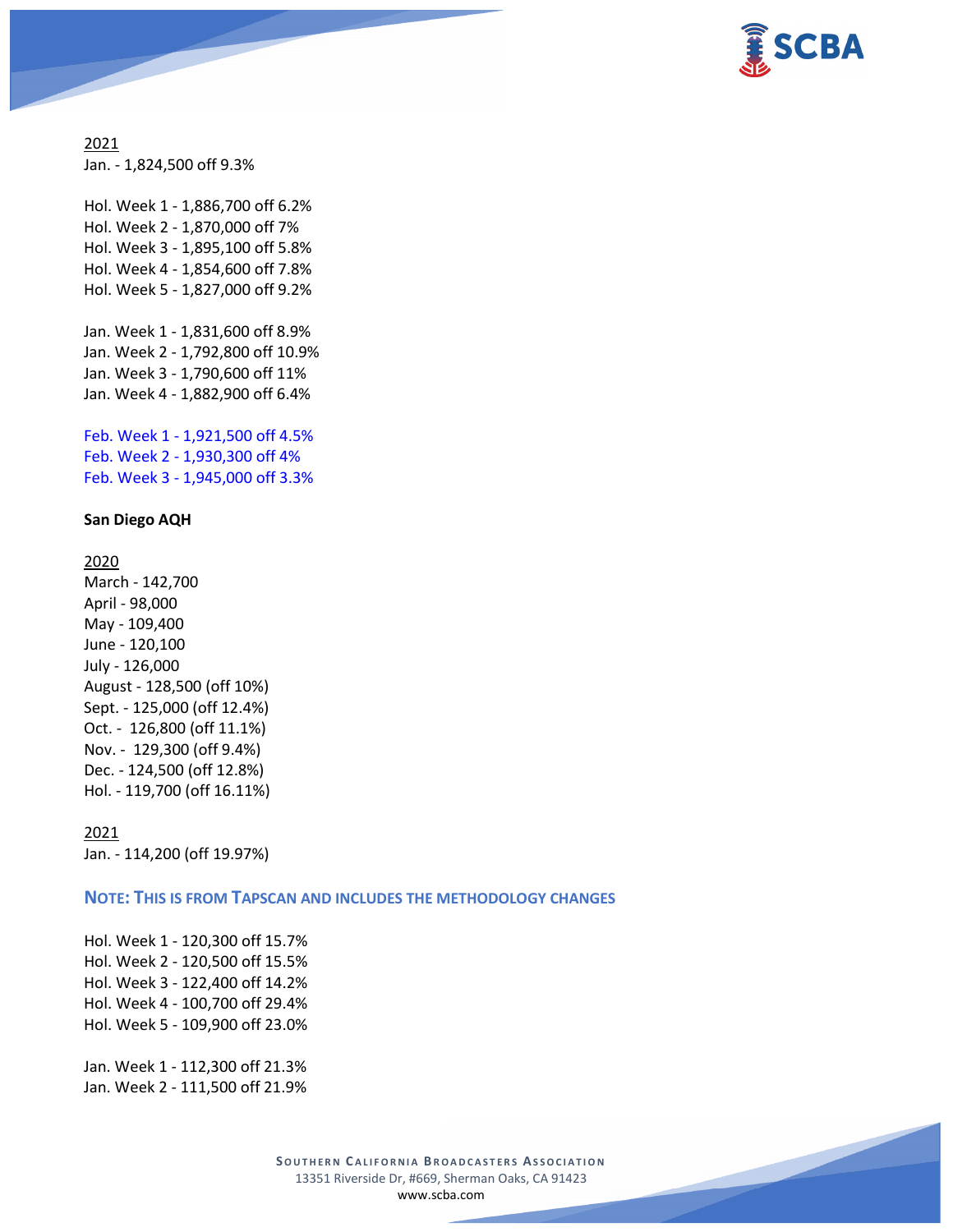

Jan. Week 3 - 105,200 off 26.3% Jan. Week 4 - 112,100 off 21.4%

Feb. Week 1 - 114,800 off 19.6% Feb. Week 2 - 111,800 off 21.7% Feb. Week 3 - 113,100 off 20.7%

**NOTE: THE NOVEMBER AND LATER AQH WEEKLIES ABOVE ARE FROM PPM ANALYSIS TOOL AND DO NOT REFLECT THE METHODOLOGY CHANGES. THIS WILL CHANGE IN JANUARY.**

#### **San Diego Cume**

2020 March - 2,549,000 April - 2,133,900 May - 2,303,400 June - 2,408,600 July - 2,438,900 August - 2,418,400 (off 5.1% from March) Sept. - 2,382,700 (off 6.5%) Oct. - 2,398,000 (off 5.9%) Nov. - 2,361,900 (off 7.3%) Dec. - 2,388,500 (off 6.3%) Hol. - 2,344,600 (off 8.0%)

2021

Jan. - 2,287,800 (off 10.2%)

Hol. Week 1 - 2,414,800 (off 5.3%) Hol. Week 2 - 2,375,900 ( off 6.7%) Hol. Week 3 - 2,387,800 (off 6.3%) Hol. Week 4 - 2,311,800 (off 9.3%) Hol, Week 5 - 2,232,700 (off 12.4%)

Jan. Week 1 - 2,377,200 (off 6.7%) Jan. Week 2 - 2,296,200 (off 9.9%) Jan. Week 3 - 2,163,800 (off 15.1%) Jan. Week 4 - 2,313,900 (off 9.2%)

Feb. Week 1 - 2,242,900 (off 12.0%) Feb. Week 2 - 2,342,600 (off 8.1%) Feb. Week 3 - 2,324,000 (off 8.8%)

Here is your curated collection of the most important news and resources for the past week. Be sure to watch for special notes on some of these items that have special significance: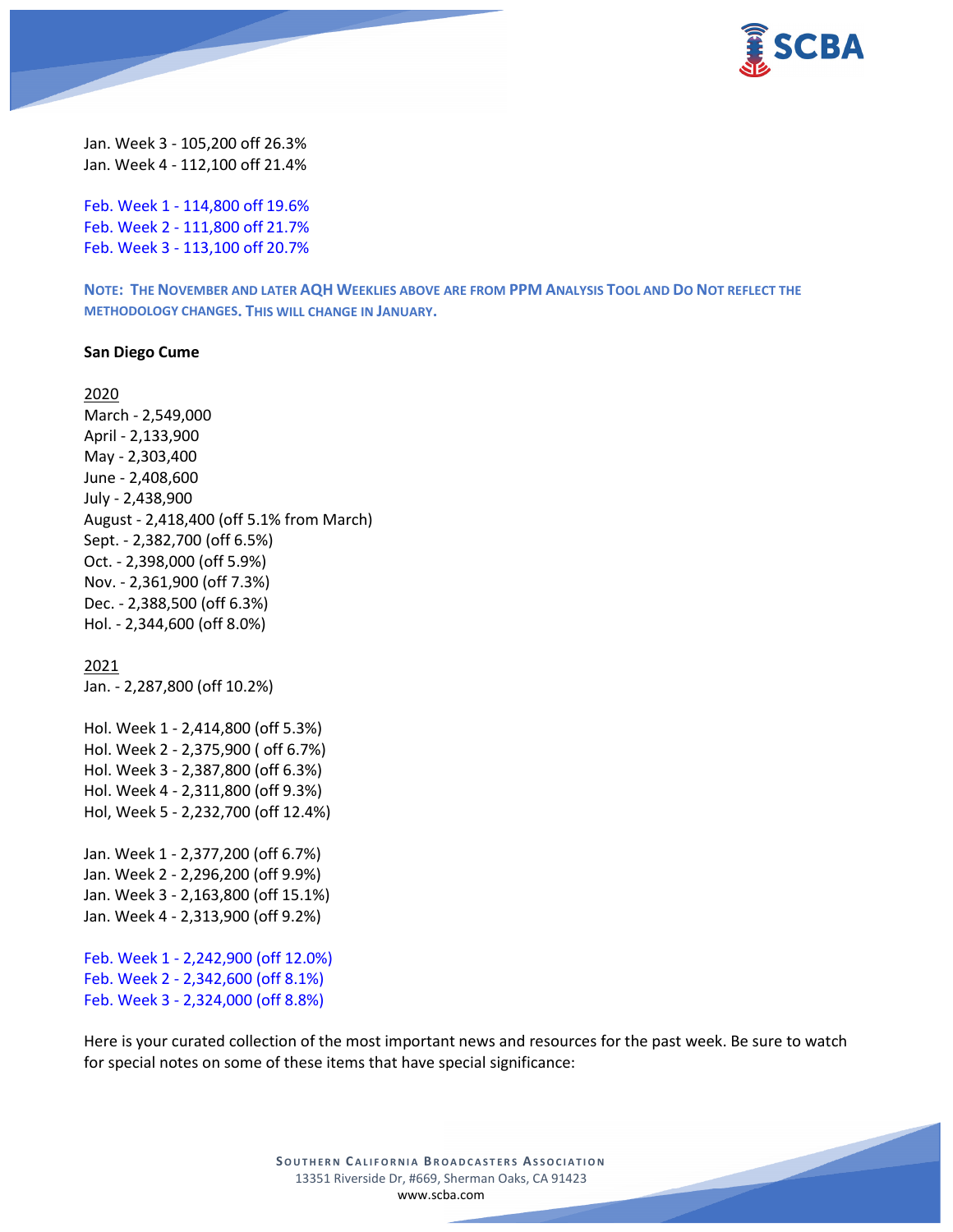

## **RESOURCES AND ARTICLES OF INTEREST TO SALES AND ADVERTISERS:**

### **Replacing TV With Radio: Here's What Happened For A Major Financial Advertiser.** Inside Radio (Nielsen) March 9, 2021 [http://www.insideradio.com/free/replacing-tv-with-radio-here-s-what-happened-for-a-major-financial](http://www.insideradio.com/free/replacing-tv-with-radio-here-s-what-happened-for-a-major-financial-advertiser/article_040fc6ae-80af-11eb-a4e5-8b8a1ab25865.html)[advertiser/article\\_040fc6ae-80af-11eb-a4e5-8b8a1ab25865.html](http://www.insideradio.com/free/replacing-tv-with-radio-here-s-what-happened-for-a-major-financial-advertiser/article_040fc6ae-80af-11eb-a4e5-8b8a1ab25865.html)

### **With Deadline Looming, Tax Prep Services Hit The Airwaves.**

Inside Radio (Media Monitors) March 9, 2021 [http://www.insideradio.com/free/with-deadline-looming-tax-prep-services-hit-the-airwaves/article\\_a48d9f94-](http://www.insideradio.com/free/with-deadline-looming-tax-prep-services-hit-the-airwaves/article_a48d9f94-80ae-11eb-b70e-93a65e29c787.html) [80ae-11eb-b70e-93a65e29c787.html](http://www.insideradio.com/free/with-deadline-looming-tax-prep-services-hit-the-airwaves/article_a48d9f94-80ae-11eb-b70e-93a65e29c787.html)

## **The Best Way To Monetize Radio: 'Sell Everything,' Mediaco's Skip Dillard Says.**

Inside Radio March 10, 2021 [http://www.insideradio.com/free/the-best-way-to-monetize-radio-sell-everything-mediaco-s-skip-dillard](http://www.insideradio.com/free/the-best-way-to-monetize-radio-sell-everything-mediaco-s-skip-dillard-says/article_733daf74-8171-11eb-b8de-e33d53960e24.html)[says/article\\_733daf74-8171-11eb-b8de-e33d53960e24.html](http://www.insideradio.com/free/the-best-way-to-monetize-radio-sell-everything-mediaco-s-skip-dillard-says/article_733daf74-8171-11eb-b8de-e33d53960e24.html)

## **(More) digital trends for 2021: The future of grocery is digital**

eMarketer March 5, 2021

<https://www.emarketer.com/content/more-digital-trends-2021-future-of-grocery-digital?ecid=NL1014>

### **Survey: The top reason consumers shop Amazon is...**

Chain Store Age March 9, 2021 [https://chainstoreage.com/survey-top-reason-consumers-shop](https://chainstoreage.com/survey-top-reason-consumers-shop-amazon?oly_enc_id=8319H4585489H7M&utm_source=omeda&utm_medium=email&utm_campaign=NL_CSA+Day+Breaker&utm_keyword=)[amazon?oly\\_enc\\_id=8319H4585489H7M&utm\\_source=omeda&utm\\_medium=email&utm\\_campaign=NL\\_CSA+](https://chainstoreage.com/survey-top-reason-consumers-shop-amazon?oly_enc_id=8319H4585489H7M&utm_source=omeda&utm_medium=email&utm_campaign=NL_CSA+Day+Breaker&utm_keyword=) [Day+Breaker&utm\\_keyword=](https://chainstoreage.com/survey-top-reason-consumers-shop-amazon?oly_enc_id=8319H4585489H7M&utm_source=omeda&utm_medium=email&utm_campaign=NL_CSA+Day+Breaker&utm_keyword=)

### **IS THIS THE END OF TARGETED DIGITAL ADVERTISING?**

**Does the death of 3rd party cookies spell the death of online advertising as we know it?** Browser Media Agency March 9, 2021

<https://browsermedia.agency/blog/the-end-of-targeted-digital-marketing/>

## **How Google's ad tracking decisions could reshape digital advertising**

S&P Global March 8, 2021 [https://www.spglobal.com/marketintelligence/en/news-insights/latest-news-headlines/how-google-s-ad](https://www.spglobal.com/marketintelligence/en/news-insights/latest-news-headlines/how-google-s-ad-tracking-decisions-could-reshape-digital-advertising-63035914)[tracking-decisions-could-reshape-digital-advertising-63035914](https://www.spglobal.com/marketintelligence/en/news-insights/latest-news-headlines/how-google-s-ad-tracking-decisions-could-reshape-digital-advertising-63035914)

### **Who's Shaping Who? Tech + Automotive In The 2020s**

Forbes March 9, 2021 [https://www.forbes.com/sites/johnpaulmacduffie/2021/03/09/whos-shaping-who-tech--automotive-in-the-](https://www.forbes.com/sites/johnpaulmacduffie/2021/03/09/whos-shaping-who-tech--automotive-in-the-2020s/?sh=7c71af412dc4)[2020s/?sh=7c71af412dc4](https://www.forbes.com/sites/johnpaulmacduffie/2021/03/09/whos-shaping-who-tech--automotive-in-the-2020s/?sh=7c71af412dc4)

## **March Madness Trademarks: Tips To Avoid A Foul Call from the NCAA (2021 Update – Part 1)** Broadcast Law Blog (David Oxenford) March 8, 2021 [https://www.broadcastlawblog.com/2021/03/articles/march-madness-trademarks-tips-to-avoid-a-foul-call](https://www.broadcastlawblog.com/2021/03/articles/march-madness-trademarks-tips-to-avoid-a-foul-call-from-the-ncaa-2021-update-part-1/?utm_source=David+Oxenford%2C+Esq+-+Broadcast+Law+Blog&utm_campaign=fc399ae9a2-RSS_EMAIL_CAMPAIGN&utm_medium=email&utm_term=0_550fd6c4c6-fc399ae9a2-70190309)[from-the-ncaa-2021-update-part-1/?utm\\_source=David+Oxenford%2C+Esq+-](https://www.broadcastlawblog.com/2021/03/articles/march-madness-trademarks-tips-to-avoid-a-foul-call-from-the-ncaa-2021-update-part-1/?utm_source=David+Oxenford%2C+Esq+-+Broadcast+Law+Blog&utm_campaign=fc399ae9a2-RSS_EMAIL_CAMPAIGN&utm_medium=email&utm_term=0_550fd6c4c6-fc399ae9a2-70190309) [+Broadcast+Law+Blog&utm\\_campaign=fc399ae9a2-](https://www.broadcastlawblog.com/2021/03/articles/march-madness-trademarks-tips-to-avoid-a-foul-call-from-the-ncaa-2021-update-part-1/?utm_source=David+Oxenford%2C+Esq+-+Broadcast+Law+Blog&utm_campaign=fc399ae9a2-RSS_EMAIL_CAMPAIGN&utm_medium=email&utm_term=0_550fd6c4c6-fc399ae9a2-70190309) [RSS\\_EMAIL\\_CAMPAIGN&utm\\_medium=email&utm\\_term=0\\_550fd6c4c6-fc399ae9a2-70190309](https://www.broadcastlawblog.com/2021/03/articles/march-madness-trademarks-tips-to-avoid-a-foul-call-from-the-ncaa-2021-update-part-1/?utm_source=David+Oxenford%2C+Esq+-+Broadcast+Law+Blog&utm_campaign=fc399ae9a2-RSS_EMAIL_CAMPAIGN&utm_medium=email&utm_term=0_550fd6c4c6-fc399ae9a2-70190309)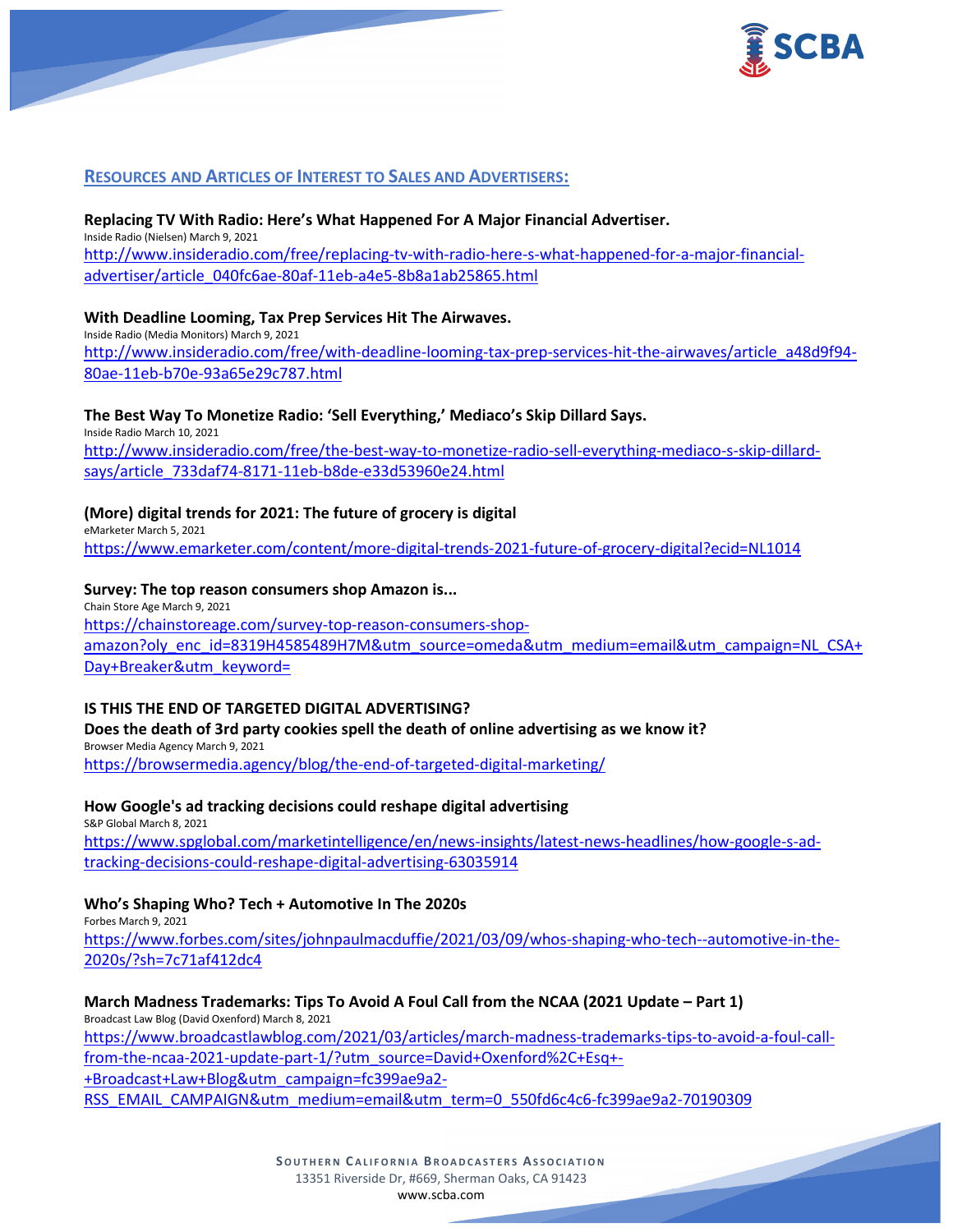

### **Millennials Continue To Drive Refinance Mortgage Loan Demand In 2021**

Digital Media Solutions March 3, 2021 [https://insights.digitalmediasolutions.com/articles/2021-millennials-refinance-loan](https://insights.digitalmediasolutions.com/articles/2021-millennials-refinance-loan-volume?utm_campaign=DMS%20Insights%20Weekly%20Newsletter&utm_medium=email&_hsmi=114981946&_hsenc=p2ANqtz-8lM0RYHmMuND4XLXNOecvK7NsTUU74jn-Y7-T85NjZ2ekEaDsAKC-XFWB8wQZZs0Bu-X--tnIUjoqX1j93nnnZfTvwDQ&utm_content=114981946&utm_source=hs_email)[volume?utm\\_campaign=DMS%20Insights%20Weekly%20Newsletter&utm\\_medium=email&\\_hsmi=114981946&](https://insights.digitalmediasolutions.com/articles/2021-millennials-refinance-loan-volume?utm_campaign=DMS%20Insights%20Weekly%20Newsletter&utm_medium=email&_hsmi=114981946&_hsenc=p2ANqtz-8lM0RYHmMuND4XLXNOecvK7NsTUU74jn-Y7-T85NjZ2ekEaDsAKC-XFWB8wQZZs0Bu-X--tnIUjoqX1j93nnnZfTvwDQ&utm_content=114981946&utm_source=hs_email) [\\_hsenc=p2ANqtz-8lM0RYHmMuND4XLXNOecvK7NsTUU74jn-Y7-T85NjZ2ekEaDsAKC-XFWB8wQZZs0Bu-X-](https://insights.digitalmediasolutions.com/articles/2021-millennials-refinance-loan-volume?utm_campaign=DMS%20Insights%20Weekly%20Newsletter&utm_medium=email&_hsmi=114981946&_hsenc=p2ANqtz-8lM0RYHmMuND4XLXNOecvK7NsTUU74jn-Y7-T85NjZ2ekEaDsAKC-XFWB8wQZZs0Bu-X--tnIUjoqX1j93nnnZfTvwDQ&utm_content=114981946&utm_source=hs_email) [tnIUjoqX1j93nnnZfTvwDQ&utm\\_content=114981946&utm\\_source=hs\\_email](https://insights.digitalmediasolutions.com/articles/2021-millennials-refinance-loan-volume?utm_campaign=DMS%20Insights%20Weekly%20Newsletter&utm_medium=email&_hsmi=114981946&_hsenc=p2ANqtz-8lM0RYHmMuND4XLXNOecvK7NsTUU74jn-Y7-T85NjZ2ekEaDsAKC-XFWB8wQZZs0Bu-X--tnIUjoqX1j93nnnZfTvwDQ&utm_content=114981946&utm_source=hs_email)

### **Not All Rating Points are Created Equal**

Radio Ink (Charlie Sislen) March 8, 2021 [https://radioink.com/2021/03/08/not-all-rating-points-are-created](https://radioink.com/2021/03/08/not-all-rating-points-are-created-equal/?vgo_ee=g4MdIIvetgiR1mkR7kijJ4BI1h38V58Ke8bVrp%2FmcsM%3D)[equal/?vgo\\_ee=g4MdIIvetgiR1mkR7kijJ4BI1h38V58Ke8bVrp%2FmcsM%3D](https://radioink.com/2021/03/08/not-all-rating-points-are-created-equal/?vgo_ee=g4MdIIvetgiR1mkR7kijJ4BI1h38V58Ke8bVrp%2FmcsM%3D)

## **Indeed Back on Top of Radio**

Radio Ink March 9, 2021 [https://radioink.com/2021/03/09/50404/?vgo\\_ee=g4MdIIvetgiR1mkR7kijJ4BI1h38V58Ke8bVrp%2FmcsM%3D](https://radioink.com/2021/03/09/50404/?vgo_ee=g4MdIIvetgiR1mkR7kijJ4BI1h38V58Ke8bVrp%2FmcsM%3D)

**Expecting Shoppers To Return, Retailers Are Increasing Ad Spend** Forbes March 5, 2021 [https://www.forbes.com/sites/bradadgate/2021/03/05/getting-shoppers-back-to-stores-post](https://www.forbes.com/sites/bradadgate/2021/03/05/getting-shoppers-back-to-stores-post-pandemic/?sh=1c25c7075b42)[pandemic/?sh=1c25c7075b42](https://www.forbes.com/sites/bradadgate/2021/03/05/getting-shoppers-back-to-stores-post-pandemic/?sh=1c25c7075b42)

Retailers And Marketers Prepare For Spring Spending. Inside Radio (Ad Age) March 8, 2021 [http://www.insideradio.com/free/retailers-and-marketers-prepare-for-spring-spending/article\\_59b032e2-7fdd-](http://www.insideradio.com/free/retailers-and-marketers-prepare-for-spring-spending/article_59b032e2-7fdd-11eb-aa47-3fe8d14e0635.html)[11eb-aa47-3fe8d14e0635.html](http://www.insideradio.com/free/retailers-and-marketers-prepare-for-spring-spending/article_59b032e2-7fdd-11eb-aa47-3fe8d14e0635.html)

Here is a scan of the full Ad Age article:

**ATTACHMENT**: **Ad Age - [Spring is the New Christmas](https://scba.com/ad-age-spring-is-the-new-christmas/)**

**You're Not Being Helpful; You're Killing the Sale** SalesFuel March 6, 2021 <https://salesfuel.com/youre-not-being-helpful-to-prospects-youre-damaging-the-sale/>

### **Podcast Data And Ad Tech Are Expanding, Bringing In More Ad Buyers.**

Inside Radio March 5, 2021 [http://www.insideradio.com/free/podcast-data-and-ad-tech-are-expanding-bringing-in-more-ad](http://www.insideradio.com/free/podcast-data-and-ad-tech-are-expanding-bringing-in-more-ad-buyers/article_ca7b9d3c-7d84-11eb-a174-ff59d17e94cc.html)[buyers/article\\_ca7b9d3c-7d84-11eb-a174-ff59d17e94cc.html](http://www.insideradio.com/free/podcast-data-and-ad-tech-are-expanding-bringing-in-more-ad-buyers/article_ca7b9d3c-7d84-11eb-a174-ff59d17e94cc.html)

**In-Car Listening Increases In CDM Markets. At-Work Is Up, But Not At Pre-Pandemic Levels.**

Inside Radio (Radio Research Consortium) March 5, 2021 [http://www.insideradio.com/free/in-car-listening-increases-in-cdm-markets-at-work-is-up-but-not-at](http://www.insideradio.com/free/in-car-listening-increases-in-cdm-markets-at-work-is-up-but-not-at-pre/article_94d4456c-7d84-11eb-9810-d3936b8e23e4.html)[pre/article\\_94d4456c-7d84-11eb-9810-d3936b8e23e4.html](http://www.insideradio.com/free/in-car-listening-increases-in-cdm-markets-at-work-is-up-but-not-at-pre/article_94d4456c-7d84-11eb-9810-d3936b8e23e4.html)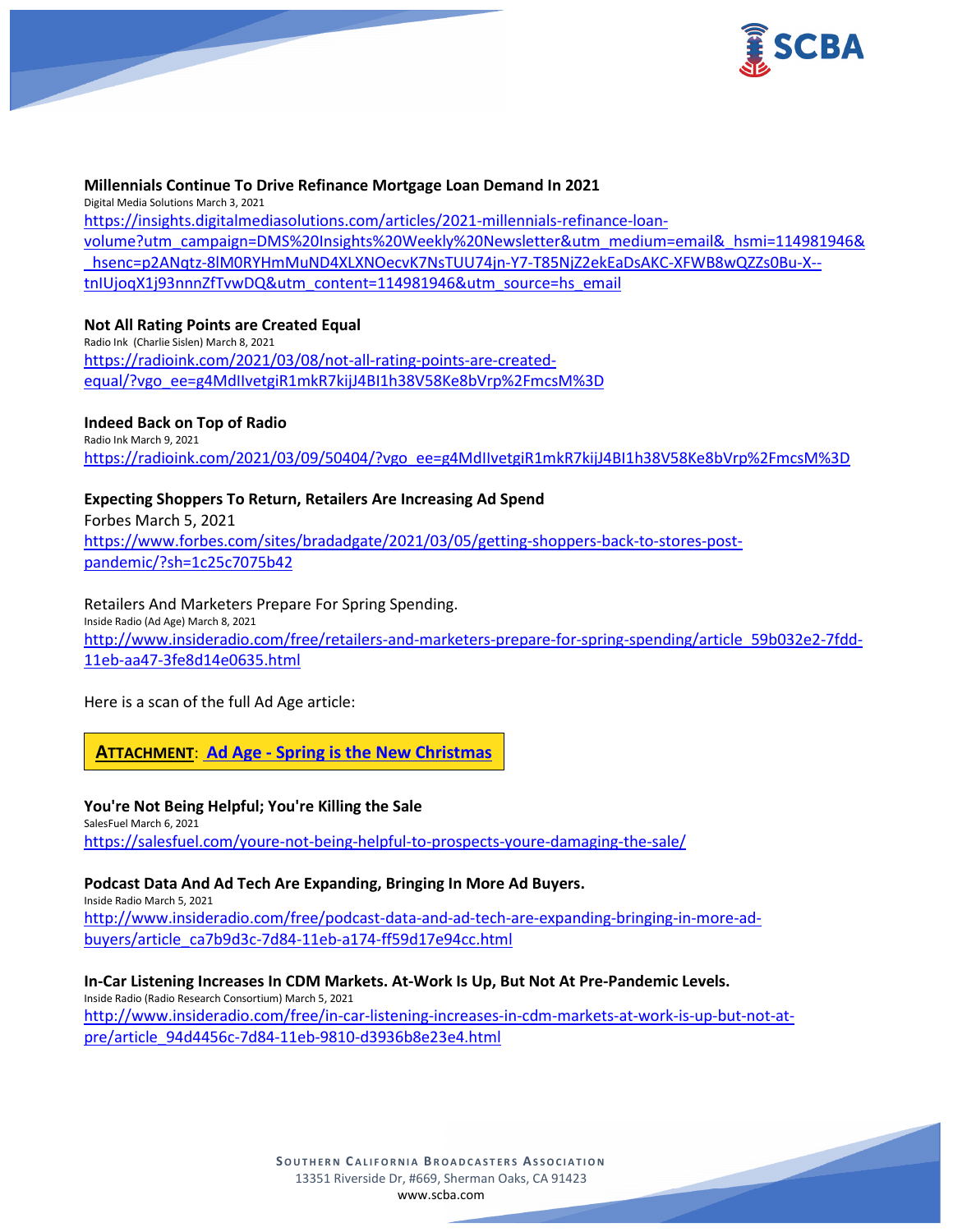

## **RESOURCES AND ARTICLES OF INTEREST TO MANAGERS FOR PLANNING AND FORECASTING**

### **One In Three Americans Now Own A Smart Speaker Says New Infinite Dial Report.**

Inside Radio (Edison/triton Digital) March 9, 2021 [http://www.insideradio.com/podcastnewsdaily/one-in-three-americans-now-own-a-smart-speaker-says-new](http://www.insideradio.com/podcastnewsdaily/one-in-three-americans-now-own-a-smart-speaker-says-new-infinite-dial-report/article_93e06050-80f9-11eb-8b39-5772d0af4120.html)[infinite-dial-report/article\\_93e06050-80f9-11eb-8b39-5772d0af4120.html](http://www.insideradio.com/podcastnewsdaily/one-in-three-americans-now-own-a-smart-speaker-says-new-infinite-dial-report/article_93e06050-80f9-11eb-8b39-5772d0af4120.html)

#### **Podcasting On Post-Pandemic Growth Path, New IAB Report Predicts.**

Inside Radio (IAB) March 9, 2021 [http://www.insideradio.com/podcastnewsdaily/podcasting-on-post-pandemic-growth-path-new-iab-report](http://www.insideradio.com/podcastnewsdaily/podcasting-on-post-pandemic-growth-path-new-iab-report-predicts/article_e49dcdb6-80f9-11eb-a561-ffac47895314.html)[predicts/article\\_e49dcdb6-80f9-11eb-a561-ffac47895314.html](http://www.insideradio.com/podcastnewsdaily/podcasting-on-post-pandemic-growth-path-new-iab-report-predicts/article_e49dcdb6-80f9-11eb-a561-ffac47895314.html)

## **Environics Analytics Partners with The Trade Desk for Enhanced Digital Advertising Campaigns Industry-leading PRIZM segments now available to advertisers for advanced audience targeting**

Environics Analytics March 8, 2021 **(Note: This is ironic considering that in the 1980s Arbitron introduced Qualidata Reports that utilized PRIZM (Potential Ratings Index by Zip Markets) a product of Claritas LLC, that clusters socio economic groups by ZIP Codes. Maybe time to take a fresh look at the use of this qualitative data)** [https://www.globenewswire.com/news-release/2021/03/08/2188918/0/en/Environics-Analytics-Partners-with-](https://www.globenewswire.com/news-release/2021/03/08/2188918/0/en/Environics-Analytics-Partners-with-The-Trade-Desk-for-Enhanced-Digital-Advertising-Campaigns.html)[The-Trade-Desk-for-Enhanced-Digital-Advertising-Campaigns.html](https://www.globenewswire.com/news-release/2021/03/08/2188918/0/en/Environics-Analytics-Partners-with-The-Trade-Desk-for-Enhanced-Digital-Advertising-Campaigns.html)

### **Marketers call for tighter social media rules**

ClickZ March 10, 2021 (Note: This ClickZ survey was done in Australia but has implications in US too)

**ATTACHMENT**: **ClickZ – [Social Media Marketing Survey Report](https://scba.com/clickz_social-media-marketing_survey_report/)**

#### **Infinite Dial: One In Three Americans Now Own A Smart Speaker.**

Inside Radio (Edison/Triton Digital) March 9, 2021 **(Note: I am registered for this webinar tomorrow and will have a report update for you next week)** [http://www.insideradio.com/free/infinite-dial-one-in-three-americans-now-own-a-smart](http://www.insideradio.com/free/infinite-dial-one-in-three-americans-now-own-a-smart-speaker/article_a6b6c8f4-80e5-11eb-96ee-bb8b074478d5.html)[speaker/article\\_a6b6c8f4-80e5-11eb-96ee-bb8b074478d5.html](http://www.insideradio.com/free/infinite-dial-one-in-three-americans-now-own-a-smart-speaker/article_a6b6c8f4-80e5-11eb-96ee-bb8b074478d5.html)

**Digital Changes Are Likely To Stick Around Post-Pandemic, New IAB Report Predicts.**

Inside Radio (IAB) March 9, 2021

[http://www.insideradio.com/free/digital-changes-are-likely-to-stick-around-post-pandemic-new-iab-report](http://www.insideradio.com/free/digital-changes-are-likely-to-stick-around-post-pandemic-new-iab-report-predicts/article_23adff08-80af-11eb-bf2f-63b7e95883dc.html)[predicts/article\\_23adff08-80af-11eb-bf2f-63b7e95883dc.html](http://www.insideradio.com/free/digital-changes-are-likely-to-stick-around-post-pandemic-new-iab-report-predicts/article_23adff08-80af-11eb-bf2f-63b7e95883dc.html)

#### **Nielsen CEO Dave Kenny Teases Cross-Platform Measurement Service For Audio.**

Inside Radio (Nielsen) March 8, 2021

**(Note; This is a very important issue that we have touched on before and your SCBA Executive Board has formed an ad hoc committee to study this issue and address it with Nielsen and other research companies. Stay tuned)**

[http://www.insideradio.com/free/nielsen-ceo-dave-kenny-teases-cross-platform-measurement-service-for](http://www.insideradio.com/free/nielsen-ceo-dave-kenny-teases-cross-platform-measurement-service-for-audio/article_d5259f2a-7fdd-11eb-ad7c-07e93d3c8fe7.html)[audio/article\\_d5259f2a-7fdd-11eb-ad7c-07e93d3c8fe7.html](http://www.insideradio.com/free/nielsen-ceo-dave-kenny-teases-cross-platform-measurement-service-for-audio/article_d5259f2a-7fdd-11eb-ad7c-07e93d3c8fe7.html)

## **IAB Podcast Upfront returns on May 11-13, 2021**

IAB March 8, 2021 <https://www.iab.com/events/podcast-upfront-2021/>

> **SOUTHERN C ALIFORNIA B ROADCASTERS ASSOCIATION** 13351 Riverside Dr, #669, Sherman Oaks, CA 91423 [www.scba.com](http://www.scba.com/)